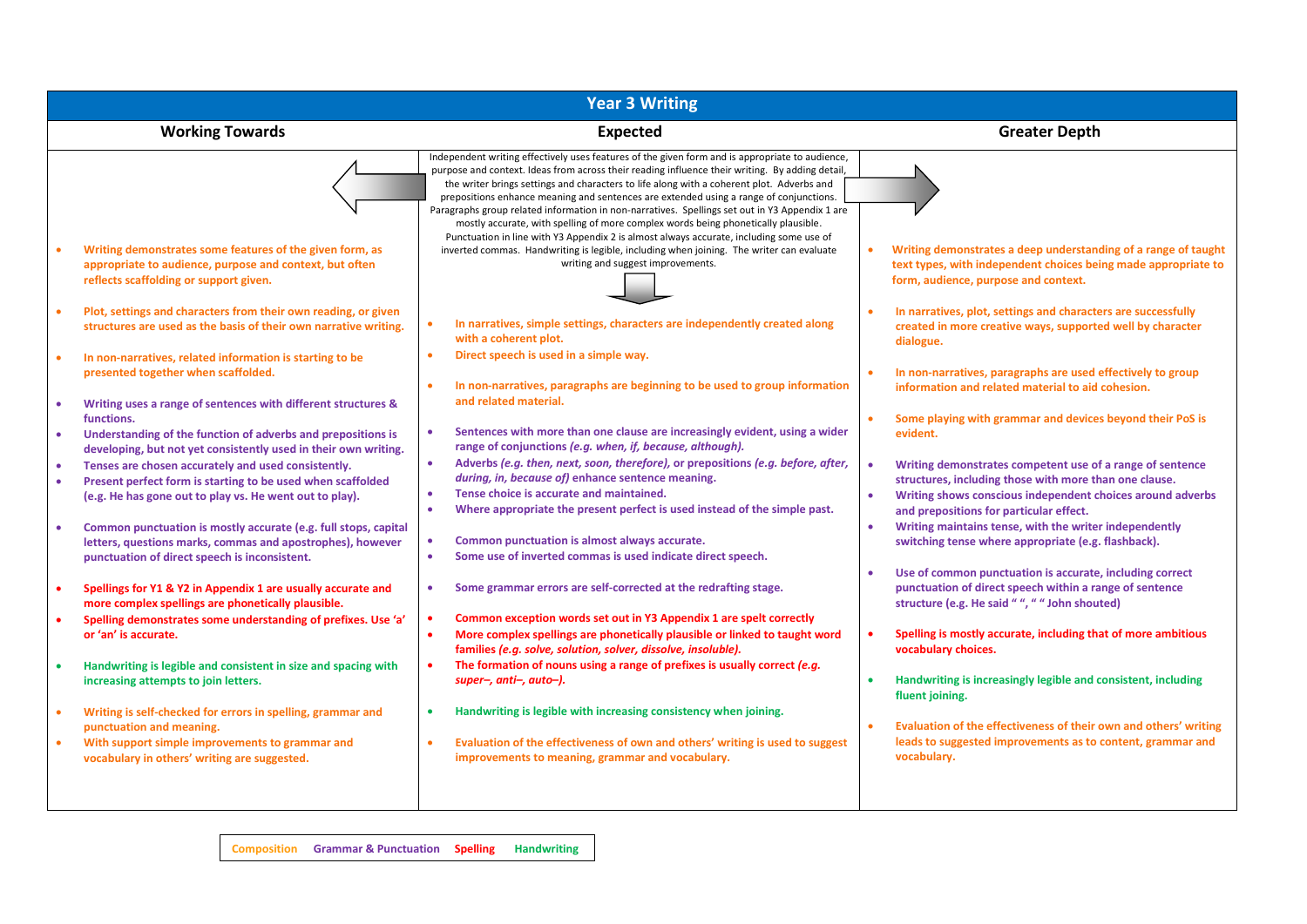| <b>Year 3 Reading</b>                                                                                                                                                                                                                                                                                                                                                                                                                                                                                                                                                                                                                                                                                                                                                                                                                                                                                                                                                                                                                                                                                                        |                                                                                                                                                                                                                                                                                                                                                                                                                                                                                                                                                                                                                                                                                                                                                                                                                                                                                                                                                                                                                                                                                                                                                                                                                                                                                                                                                                                                                                                                                                                                                                                                                                                                                                                                                                                                                                                                                                                                                                                                                                                                                                                                                                                                                   |                                                                                                                                                                                                                                                                                                                                                                                                                                                                                                                                                                                                                                                                                                                                                                                                                                                                                                                                                                                                            |  |  |  |  |  |  |
|------------------------------------------------------------------------------------------------------------------------------------------------------------------------------------------------------------------------------------------------------------------------------------------------------------------------------------------------------------------------------------------------------------------------------------------------------------------------------------------------------------------------------------------------------------------------------------------------------------------------------------------------------------------------------------------------------------------------------------------------------------------------------------------------------------------------------------------------------------------------------------------------------------------------------------------------------------------------------------------------------------------------------------------------------------------------------------------------------------------------------|-------------------------------------------------------------------------------------------------------------------------------------------------------------------------------------------------------------------------------------------------------------------------------------------------------------------------------------------------------------------------------------------------------------------------------------------------------------------------------------------------------------------------------------------------------------------------------------------------------------------------------------------------------------------------------------------------------------------------------------------------------------------------------------------------------------------------------------------------------------------------------------------------------------------------------------------------------------------------------------------------------------------------------------------------------------------------------------------------------------------------------------------------------------------------------------------------------------------------------------------------------------------------------------------------------------------------------------------------------------------------------------------------------------------------------------------------------------------------------------------------------------------------------------------------------------------------------------------------------------------------------------------------------------------------------------------------------------------------------------------------------------------------------------------------------------------------------------------------------------------------------------------------------------------------------------------------------------------------------------------------------------------------------------------------------------------------------------------------------------------------------------------------------------------------------------------------------------------|------------------------------------------------------------------------------------------------------------------------------------------------------------------------------------------------------------------------------------------------------------------------------------------------------------------------------------------------------------------------------------------------------------------------------------------------------------------------------------------------------------------------------------------------------------------------------------------------------------------------------------------------------------------------------------------------------------------------------------------------------------------------------------------------------------------------------------------------------------------------------------------------------------------------------------------------------------------------------------------------------------|--|--|--|--|--|--|
| <b>Working Towards</b>                                                                                                                                                                                                                                                                                                                                                                                                                                                                                                                                                                                                                                                                                                                                                                                                                                                                                                                                                                                                                                                                                                       | <b>Expected</b>                                                                                                                                                                                                                                                                                                                                                                                                                                                                                                                                                                                                                                                                                                                                                                                                                                                                                                                                                                                                                                                                                                                                                                                                                                                                                                                                                                                                                                                                                                                                                                                                                                                                                                                                                                                                                                                                                                                                                                                                                                                                                                                                                                                                   | <b>Greater Depth</b>                                                                                                                                                                                                                                                                                                                                                                                                                                                                                                                                                                                                                                                                                                                                                                                                                                                                                                                                                                                       |  |  |  |  |  |  |
| Generally reads age appropriate texts (Y2/3) fluently, using<br>phonic knowledge and skills consistently to decode quickly<br>and accurately.<br>Attempts longer unknown words.<br>Self-corrects where the sense of the text is lost.<br>Is beginning to use appropriate intonation when reading<br>aloud.<br>Demonstrates knowledge of a developing range of poetry,<br>stories and non-fiction.<br>Can identify key aspects of a text read and plays an active<br>role when discussing texts.<br>Shares favourite words and phrases.<br>Discusses sequences of events in narratives and how<br>information in a non-narrative text relates to one another.<br>Recognises simple recurring literary language in stories and<br>poetry.<br>Recognises and understands the different structures of non-<br>fiction books that have been introduced.<br>With support can use a contents page.<br>Asks and answers questions appropriately, including simple<br>inference based on what is said and done.<br>Can make predictions about what may happen next and at<br>the end of the story based on what has been read so far. | They read age related texts accurately and at a speed that is sufficient for them to<br>focus on understanding rather than decoding individual words. They can read the<br>further exception words set out in Y3 Appendix 1 and attempt to decode unfamiliar<br>words. They can use a dictionary to check the meaning of unfamiliar words.<br>Reading is seen as a pleasurable activity and they can demonstrate experience of a<br>growing range of text types. They can retell known stories and perform poetry and<br>play-scripts with some feeling. They understand what they have read and can make<br>predictions and draw simple inferences. They are beginning to identify common<br>themes across stories and spot common conventions used in different text types.<br>They can retrieve information from non-fiction books.<br>Generally reads fluently, decoding most new words outside everyday<br>spoken vocabulary.<br>Can read longer words with support and tests out different pronunciations.<br>$\bullet$<br>Can read the further exception words for Y3 as set out in Appendix 1.<br>$\bullet$<br>Can use a dictionary to check the meaning of words they have read.<br>$\bullet$<br>Reading is seen as a pleasurable activity.<br>$\bullet$<br>Reads accurately and at a speed that is sufficient to focus on understanding<br>rather than decoding individual words.<br>Can demonstrate experience of a wide range of fiction, poetry, plays, non-<br>fiction and reference books or textbooks.<br>Can retell a wider range of stories, fairy stories and traditional tales.<br>$\bullet$<br>Performs poetry and plays with appropriate intonation to make the<br>meaning clear.<br>Identifies common structures across similar text types (e.g. letters,<br>newspapers)<br>Recognises simple themes such as the triumph of good over evil or the use<br>of magical devices in fairy stories and folk tales.<br>Retrieves and records information from non-fiction, using contents pages to<br>$\bullet$<br>locate information.<br>Predict what might happen from details stated and implied.<br>$\bullet$<br>Draws simple inferences such as inferring characters' feelings.<br>$\bullet$ | Reads with fluency more challenging texts (including those<br>beyond their chronological age), selecting strategies to decode<br>new words. Is beginning to clarify meaning of words through<br>contextual cues.<br>Reads independently both aloud and silently.<br>When reading aloud there is some awareness of the audience (e.g.<br>changes in dynamics, pace, voices).<br>Demonstrates experience of a broader range of genres, authors<br>and texts from different periods in time.<br>Has developed preferences within a wider range of texts, genres<br>and writers and can justify their preferences.<br>Uses appropriate terminology when discussing texts (e.g. plot,<br>character, setting).<br>Can compare and contrast across texts, justifying identified<br>similarities and differences.<br>Shows an awareness of other organisational devices that will help<br>to locate and retrieve information from non-fiction.<br>Justifies inferences and deductions with evidence from the text. |  |  |  |  |  |  |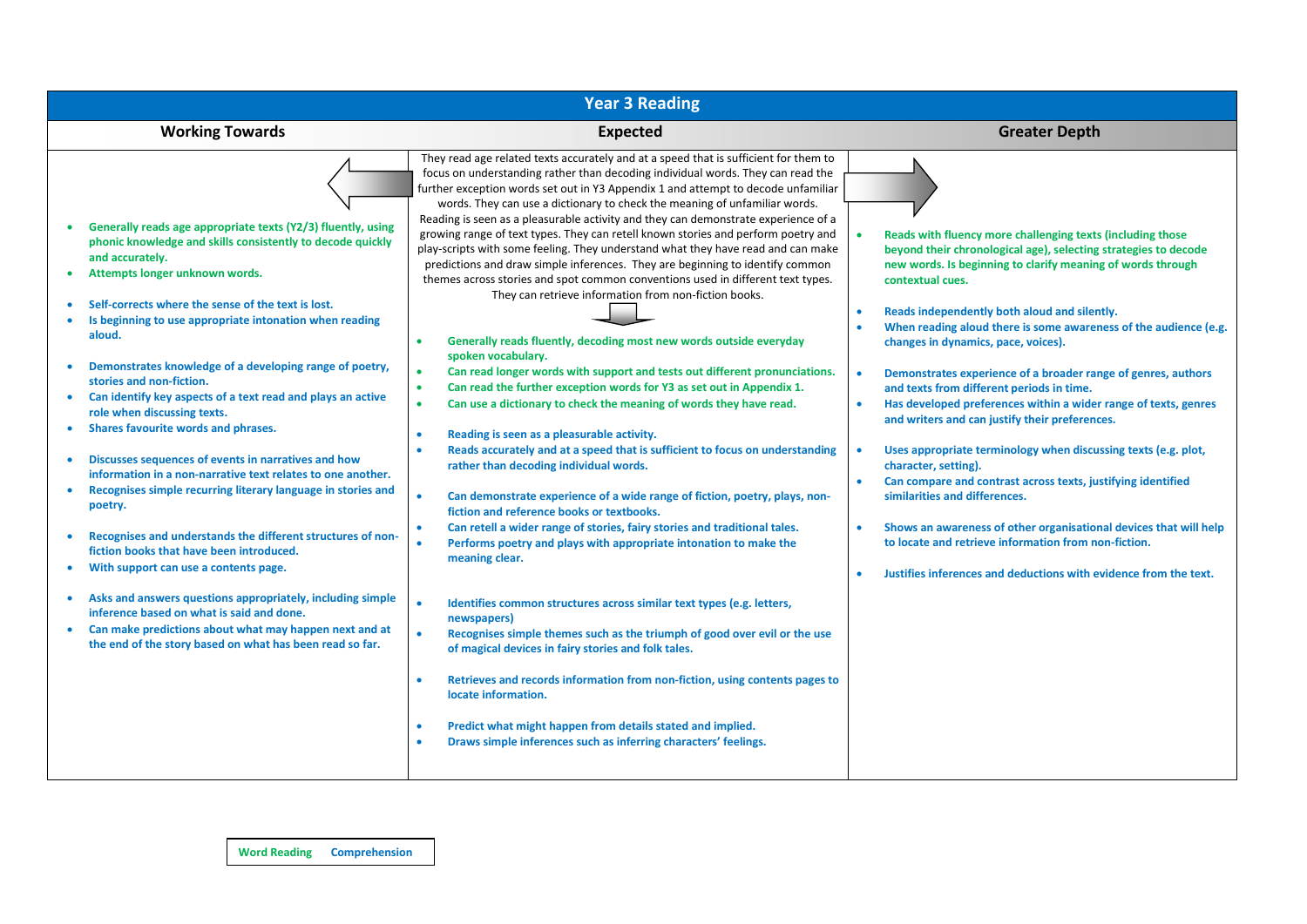| <b>Year 3 Maths</b>                                                                                                                                                                                                                                                                                                                                              |                                                                                                                                                                                                                                                                                                                                                                                                                                                                                                                                                                                                                                                                                                                                                                                                                                                                      |                                                                                                                                                                                                                                                                                                                                                    |  |  |  |  |  |  |
|------------------------------------------------------------------------------------------------------------------------------------------------------------------------------------------------------------------------------------------------------------------------------------------------------------------------------------------------------------------|----------------------------------------------------------------------------------------------------------------------------------------------------------------------------------------------------------------------------------------------------------------------------------------------------------------------------------------------------------------------------------------------------------------------------------------------------------------------------------------------------------------------------------------------------------------------------------------------------------------------------------------------------------------------------------------------------------------------------------------------------------------------------------------------------------------------------------------------------------------------|----------------------------------------------------------------------------------------------------------------------------------------------------------------------------------------------------------------------------------------------------------------------------------------------------------------------------------------------------|--|--|--|--|--|--|
| <b>Working Towards</b>                                                                                                                                                                                                                                                                                                                                           | <b>Expected</b>                                                                                                                                                                                                                                                                                                                                                                                                                                                                                                                                                                                                                                                                                                                                                                                                                                                      | <b>Greater Depth</b>                                                                                                                                                                                                                                                                                                                               |  |  |  |  |  |  |
| Count up in 4s, 10s, 50s, 100s from 0.<br>Find 10 more and less than any given number mentally.<br>Know how to partition 2-digit and 3-digit numbers.<br>Order numbers up to 1000.                                                                                                                                                                               | Fluently uses 3 digit numbers in a range of contexts, including addition and subtraction problems. Knows<br>the 2, 3, 4, 5, 8 and 10 multiplication tables uses these to solve problems in context. Fluently uses the<br>formal written methods of addition and subtraction and can multiply TU X U mentally or using informal<br>methods. Can compare and order fractions and add and subtract fractions with the same denominator<br>within a whole. Accurately measures length, mass and volume using standard metric units and can<br>measure the perimeter of 2-d shapes. Uses their knowledge of right angles, parallel and perpendicular<br>lines when describing properties of shape. Can accurately interpret scaled bar charts, pictograms and<br>tables in order to solve problems. Can explain their methods and give simple reasons for their thinking. | Reason using knowledge of 4s, 8s, 50s and 100s (e.g. explain why 38 is<br>not a multiple of 4).<br>Explain how some tables can help you with others (e.g. 2s and 4s, 3s and<br>6s)                                                                                                                                                                 |  |  |  |  |  |  |
| Read numbers up to 1000 in numerals and words.<br>Accurately estimate larger sets of objects.                                                                                                                                                                                                                                                                    | Count from 0 in multiples of 4, 8, 50 and 100 (up and back).<br>$\bullet$<br>Find 10 or 100 more or less than a given number mentally.<br>Recognise the place value of each digit in a 3 digit number (including with zero value).<br>$\bullet$                                                                                                                                                                                                                                                                                                                                                                                                                                                                                                                                                                                                                      | Justify their method when adding and subtracting multiples of 10 and<br>$\bullet$<br>100 (e.g. 20 or 400).<br>Explain why the value of a digit changes when it moves columns.<br>$\bullet$                                                                                                                                                         |  |  |  |  |  |  |
| Add and subtract mentally 3-digit numbers and ones.<br>Add and subtract 2-digit numbers in a range of real life contexts and<br>$\bullet$<br>role play.<br>Use partitioning to support addition and subtraction.                                                                                                                                                 | Compare and order numbers up to 1000 (e.g. using number lines and <>).<br>$\bullet$<br>Read and write and spell numbers up to 1000 in numerals and in words. Identify, represent and<br>estimate numbers using different representations (e.g. grouping, tallying etc.)                                                                                                                                                                                                                                                                                                                                                                                                                                                                                                                                                                                              | Compare and contrast a set of 3-digit numbers, reasoning about<br>$\bullet$<br>similarities and differences.<br>Justify why their approach to solving place value and number facts<br>$\bullet$<br>problems was efficient.                                                                                                                         |  |  |  |  |  |  |
| Recognise when an answer is sensible or not (e.g. 354+9=4321).<br>Use inverse to check answers.                                                                                                                                                                                                                                                                  | Add and subtract numbers mentally, including;<br>3-digit number and ones<br>3-digit number and tens<br>$\Omega$                                                                                                                                                                                                                                                                                                                                                                                                                                                                                                                                                                                                                                                                                                                                                      | Experiment with mental methods to suit different contexts and use<br>$\bullet$<br>formal methods of addition and subtraction.                                                                                                                                                                                                                      |  |  |  |  |  |  |
| Recall and use multiplication facts for the 3 and 4 multiplication<br>$\bullet$<br>tables.<br>Know that multiplication is commutative and division is not.<br>Solve problems involving multiplication and division.<br>Recognise patterns in numbers based on multiples                                                                                          | 3- digit numbers and hundreds.<br>$\circ$<br>Add and subtract numbers with up to 3-digits, using formal written methods of columnar addition<br>and subtraction.<br>Estimate the answer to a calculation and use inverse operations to check answers.<br>$\bullet$<br>Solve problems, including missing number problems, using number facts, place value, and more<br>٠<br>complex addition and subtraction.                                                                                                                                                                                                                                                                                                                                                                                                                                                         | Explain why the formal method is more efficient than the partitioning<br>method.<br>Explain the links within a family of calculations across all 4 operations.<br>$\bullet$<br>Explain how they approach problems with multiple solutions in an<br>$\bullet$<br>efficient and logical manner (e.g. Find two numbers whose total is 325.)           |  |  |  |  |  |  |
| Know that a tenth arises from dividing an object into 10 equal parts<br>and write this as $\frac{1}{10}$ .<br>Know the role of the numerator and denominators (with<br>denominator being the divisor).<br>Count up and down in taught fractions including tenths, including<br>beyond 1.<br>Place 1/2 values on a number line (e.g. placing 4 1/2 between 4 & 5) | Recall and use multiplication and division facts for the 3, 4 and 8 multiplication tables.<br>$\bullet$<br>Write and calculate mathematical statements for multiplication and division including for two-<br>$\bullet$<br>digit numbers times one-digit numbers.<br>Solve problems, including missing number problems, involving multiplication and division.<br>$\bullet$<br>Solve positive integer scaling problems and correspondence problems in which n objects are<br>$\bullet$<br>connected to m objects.                                                                                                                                                                                                                                                                                                                                                     | Explain links between other multiples based on 2s, 3s, 4s and 8s (e.g. 40s,<br>$\bullet$<br>6s, 16s).<br>Generalise about commutativity to help solve problems involving<br>$\bullet$<br>unfamiliar multiplication and division facts (e.g. 40 x 3 = 4 x 10 x 3 = 4 x 3<br>$x 10$ .<br>Prove an hypothesis using scaling as evidence.<br>$\bullet$ |  |  |  |  |  |  |
| Compare and order $\frac{1}{3}$ s, ¼ s and ½ s<br>Know that fractions other than 1/2 have equivalent forms. Add and<br>subtract using 1/2 s and 1/4s.                                                                                                                                                                                                            | Count up and down in tenths; recognise that tenths arise from dividing an object into 10 equal<br>$\bullet$<br>parts and in dividing one-digit numbers or quantities by 10<br>Recognise, find and write fractions of a discrete set of objects: unit fractions and non-unit<br>$\bullet$<br>fractions with small denominators<br>Recognise and use fractions as numbers: unit fractions and non-unit fractions with small<br>$\bullet$<br>denominators<br>Recognise and show, using diagrams, equivalent fractions with small denominators<br>٠<br>Add and subtract fractions with the same denominator within one whole<br>$\bullet$                                                                                                                                                                                                                                | Create problems involving tenths. Reason about the position of non-unit<br>$\bullet$<br>fractions on a number line.<br>Generalise using numerators and denominators and equivalence across<br>$\bullet$<br>taught fractions.<br>Create contextualised problems involving + and - with fractions.<br>$\bullet$                                      |  |  |  |  |  |  |
|                                                                                                                                                                                                                                                                                                                                                                  | Compare and order unit fractions, and fractions with the same denominators<br>٠<br>Solve problems that involve fractions and decimals                                                                                                                                                                                                                                                                                                                                                                                                                                                                                                                                                                                                                                                                                                                                |                                                                                                                                                                                                                                                                                                                                                    |  |  |  |  |  |  |